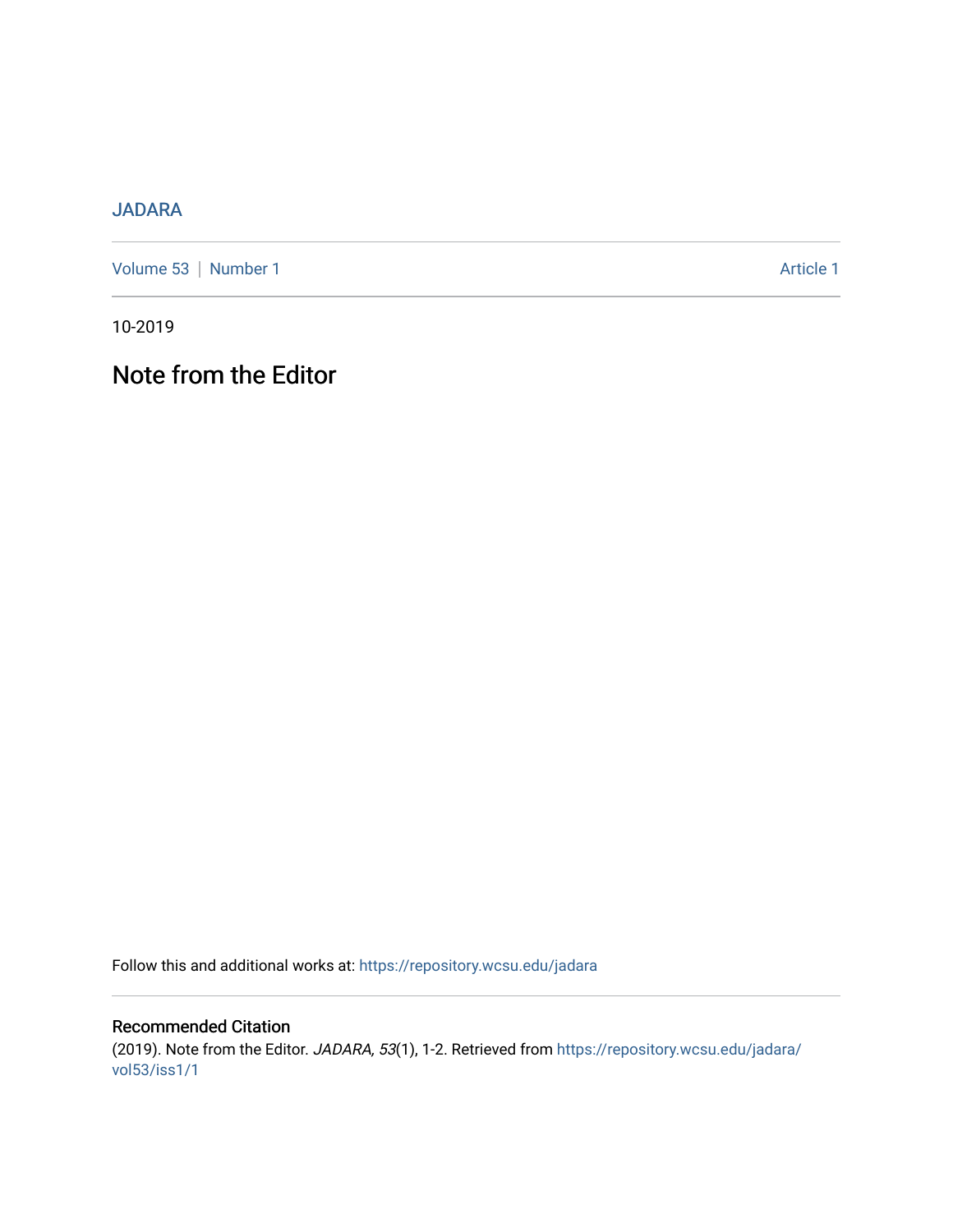

## **Note from the Editor**

Welcome to the next JADARA issue – Fall 2019! I am excited to share a few announcements in this Note from the Editor!

During the recent 2019 AMPHL-ADARA Conference in Baltimore, MD, an announcement was made by Drs. Jaime Wilson and John Gournaris related to JADARA. AMPHL members will now be able to subscribe to JADARA in exchange for submitting at least 3 manuscripts annually.

This is an incredible opportunity to increase the number of JADARA readers and contributors! As a result of this partnership, JADARA is looking for new editorial review board members. We are looking for reviewers with expertise in various areas in counseling, policy, vocational, public health, medical/health, integrated practice, various statistical backgrounds, just to name a few.

To be considered for the JADARA Editorial Review Board, please submit your CV and a cover letter outlining your strengths and how your contribution would benefit JADARA. Please send this to [thewd@wou.edu](mailto:thewd@wou.edu) with a subject line stating "JADARA Editorial Review Board." Some of our current Editorial Review Board members are willing to provide mentoring during the initial stage.

As you might be aware, over the past year and a half, I have been working delightedly to bring many previous JADARA articles from hard copy to electronic. We are currently 70% completed and plan to complete the remaining 30% before the Spring 2020 JADARA issue. Go to <https://www.adara.org/publications.html> and click on the JADARA button to see the released past issues. This has not been an easy feat that required several hundreds of hours. I would like to thank the previous ADARA Office Assistant and the current Office Assistant Jessica Belwood for tackling this task at the early stage until I was able to locate funds to hire two student workers. I want to thank both Mackenzie Gallo and Camryn Skari for investing 230 hours to separate each scanned file and then uploaded the files to the JADARA platform during the recent summer months. Up to now, I personally invested 210 in-kind hours to experiment, collate and release each issue from the JADARA platform and will continue until all the remaining unreleased issues are completed.

The result is outstanding, we now have scanned electronic versions of each article dated from present, all the way back to the early 1960's! This is an amazing opportunity to preserve our history and document how this field has evolved over half a century!